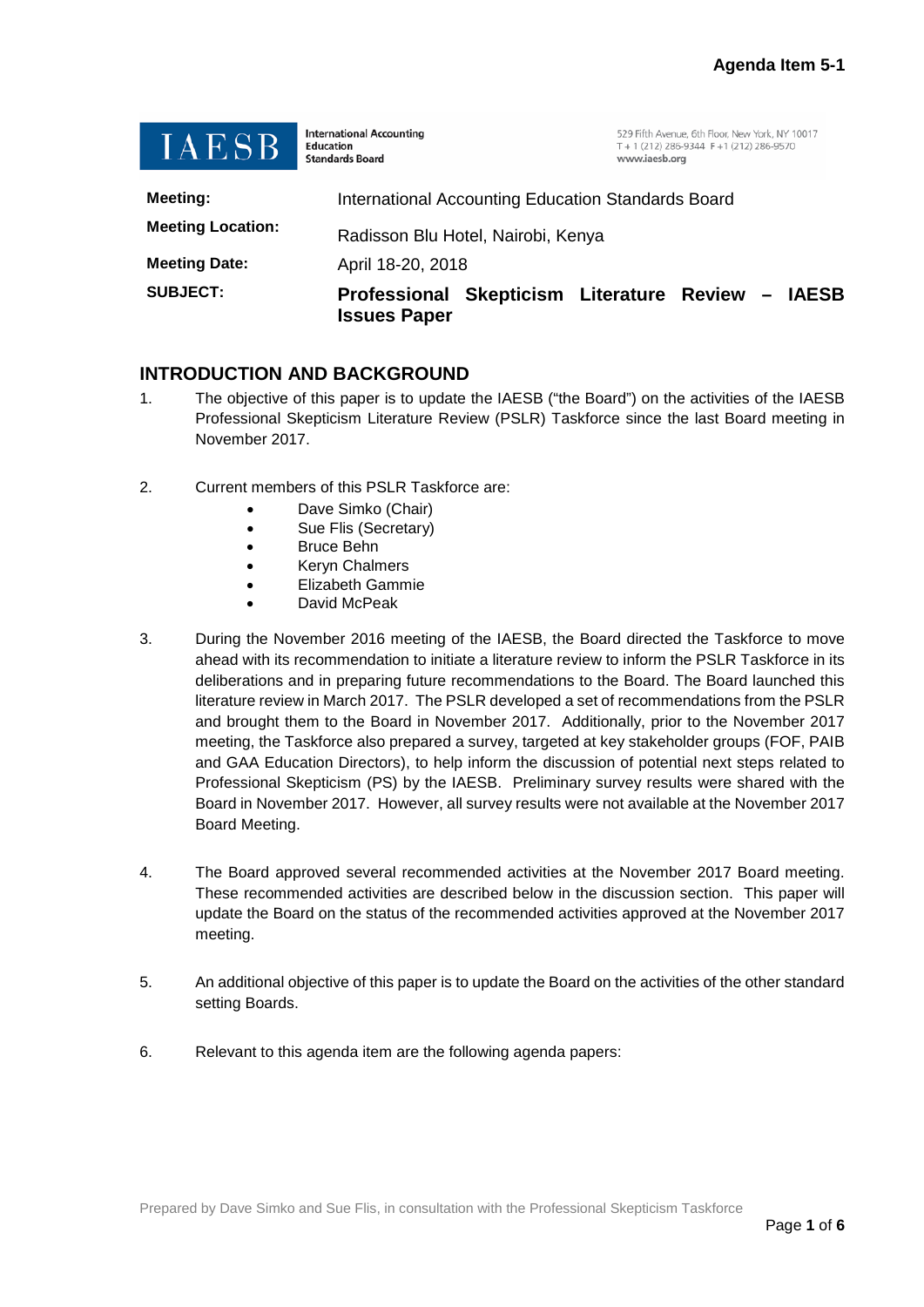| Agenda Item 5-1 | Professional Skepticism Literature Review - IAESB    |
|-----------------|------------------------------------------------------|
|                 | Issues Paper (4/18)                                  |
| Agenda Item 5-2 | Thought Leadership: Role of bias on the application  |
|                 | of PS and how to mitigate bias (4/18)                |
| Agenda Item 5-3 | Thought Leadership: How Can We Become Better         |
|                 | Skeptics? (4/18)                                     |
| Agenda Item 5-4 | Personal Perspectives: How skepticism applies to all |
|                 | professional accountants (4/18)                      |
| Agenda Item 5-5 | Personal Perspectives: Ethics, Values, & Attitudes - |
|                 | Professional skepticism (4/18)                       |
| Agenda Item 5-6 | PS Survey Results Combined and Separate (4/18)       |
|                 |                                                      |
| Agenda Item 5-7 | Plan to Request Examples of Good Practices (4/18)    |
|                 |                                                      |
| Agenda Item 5-8 | Agenda-Item-Prof-Skepticism-Draft-Consultation-      |
|                 | Paper (4/18)                                         |

# **BACKGROUND**

- 7. As a result of discussions and agreed upon activities with the Board at the November 2017 meeting, the Taskforce has been working on the following items:
	- Item 1 Request a peer review of the Literature Review (LR) report. Once completed, the Taskforce will determine next steps regarding publication of LR;
	- Item 2 Develop "thought leadership" or "personal perspectives" papers from the literature review to promote knowledge sharing and excellence in accounting education;
	- Item 3 Obtain survey data from FOF and compile consolidated results from FOF, PAIBC and GAA Education Directors. Determine next steps regarding survey;
	- Item 4 Perform an analysis of PS competencies, skills and behaviours identified in the literature review and survey against the competence areas and learning outcomes in the existing IESs; and
	- Item 5 Develop a plan to request examples of good practices from key networks on approaches used to develop skepticism skill set as part of IPD

## *Board Updates (Items 1, 2, 3 and 4)*

**Item 1 – Request a peer review of the Literature Review (LR) report and determne next steps regarding publickation of LR.** 

- 8. The Taskforce obtained a peer review of the LR. Based on this review, it is the recommendation of the Taskforce to not publish the LR under the IAESB's name.
- 9. The Taskforce has decided to only extract portions of the LR for the creation of thought leadership papers and personal perspectives. See Item 2 below.

Prepared by Dave Simko and Sue Flis, in consultation with the Professional Skepticism Taskforce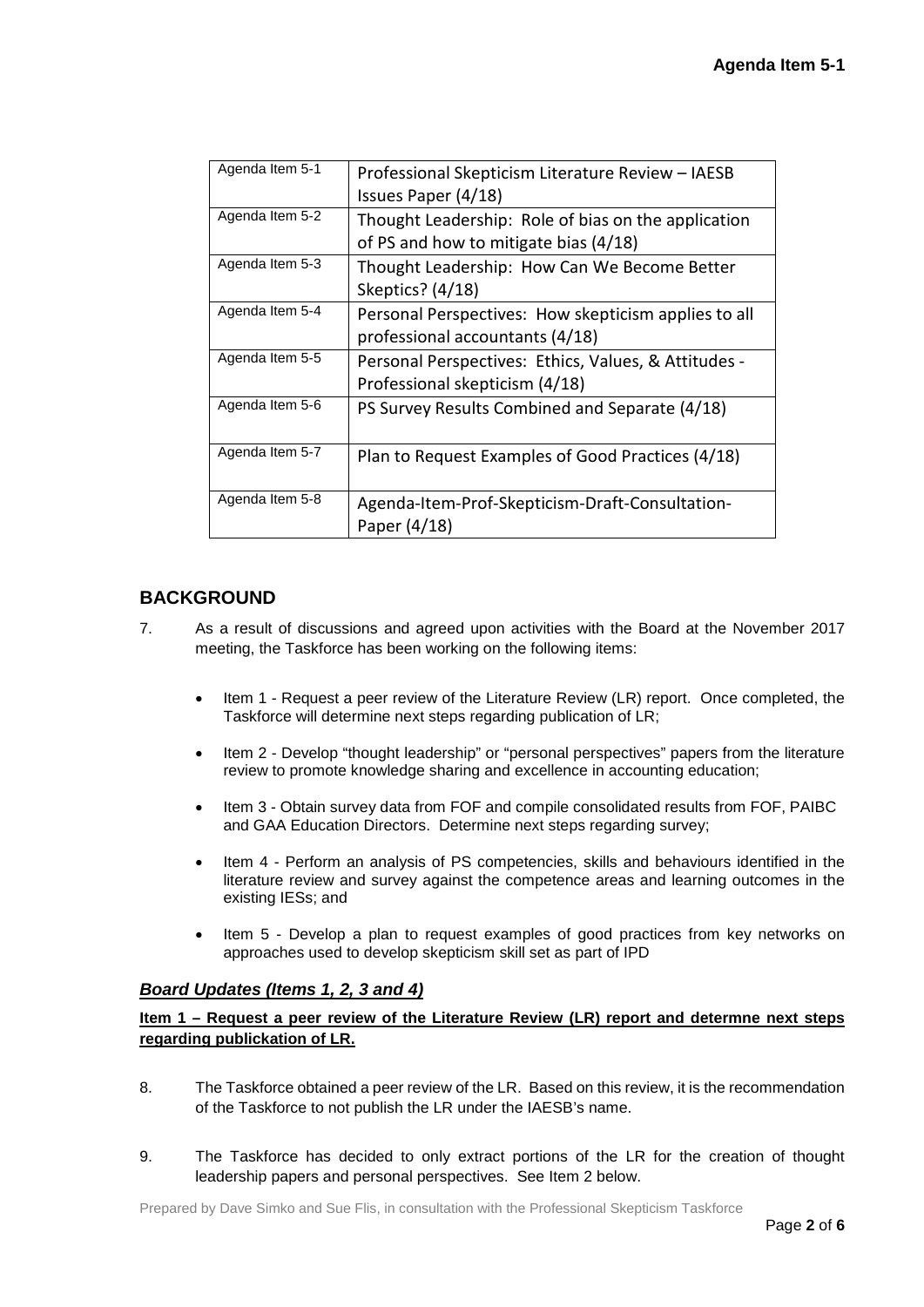#### **Item 2 – Develop "thought leadership" or "personal perspectives" papers from the literature review to promote knowledge sharing and excellence in accounting education**.

- 10. The Taskforce recommended the following publications to the Board in November 2017 as a result of reviewing the literature review:
	- Prepare a personal perspective on how skepticism applies to all professional accountants (and not just auditors);
	- Prepare a thought leadership on the role of bias on the application of PS and how to mitigate bias;
	- Prepare a thought leadership on suggestions for becoming a better skeptic;
	- Prepare a thought leadership on the impact of innovation and automation on the application of PS; and
	- Prepare a thought leadership on what was learned from other professions on how to enhance the application of PS (includes situational awareness).
- 11. In addition to the above recommended publications, a Personal Perspective on Ethics/Professional skepticism was also prepared.
- 12. Two personal perspectives and two thought leadership papers (Role of bias on the application of PS and how to mitigate bias and Becoming a better skeptic) have been drafted. These are currently in various stages of completion and are included as attachments to this issues paper for the Boards reference. See Agenda Items 5-2 to 5-5.
- 13. It is anticipated that the remaining thought leadership papers will be completed in the second half of the year.

### **Item 3 - Obtain survey data from FOF and compile consolidated results from FOF, PAIBC and GAA Education Directors. Determine next steps regarding survey.**

- 14. The Taskforce prepared a survey to obtain input from key stakeholders to supplement the PSLR and to further inform the Taskforce discussions on the proposed next steps for the IAESB. The survey was tailored to specific stakeholders which included the Forum of Firms (accounting firms), the Global Accounting Alliance (member bodies), and the PAIB Committee (professional accountants in business). Preliminary survery results were shared with the Board at the November 2017 meeting and discussed at that meeting. Subsequent to the November 2017 meeting, the Taskforce obtained the survey data from the FOFs and compiled the consolidated results from the FOF, PAIBC and the GAA Education Directors. The compiled results are included in the Boards papers for the Boards reference. See Agenda Item 5-6.
- 15. The Taskforce deliberated whether to expand the survey to additional survey participants or create a phase II of the survey and decided not to expand the survey at this time. The Taskforce used the results of the survey to inform their analysis of the learning outcomes in IES 2, 3, 4 and 8. See Item 4 below.

#### **Item 4 – Perform an analysis of PS competencies, skills and behaviours identified in the literature review and survey against the competence areas and learning outcomes in the existing IESs.**

16. The literature review and survey results identified skills, competencies, and behaviors that influence a professional accountant's ability to apply PS. The Taskforce has begun to analyze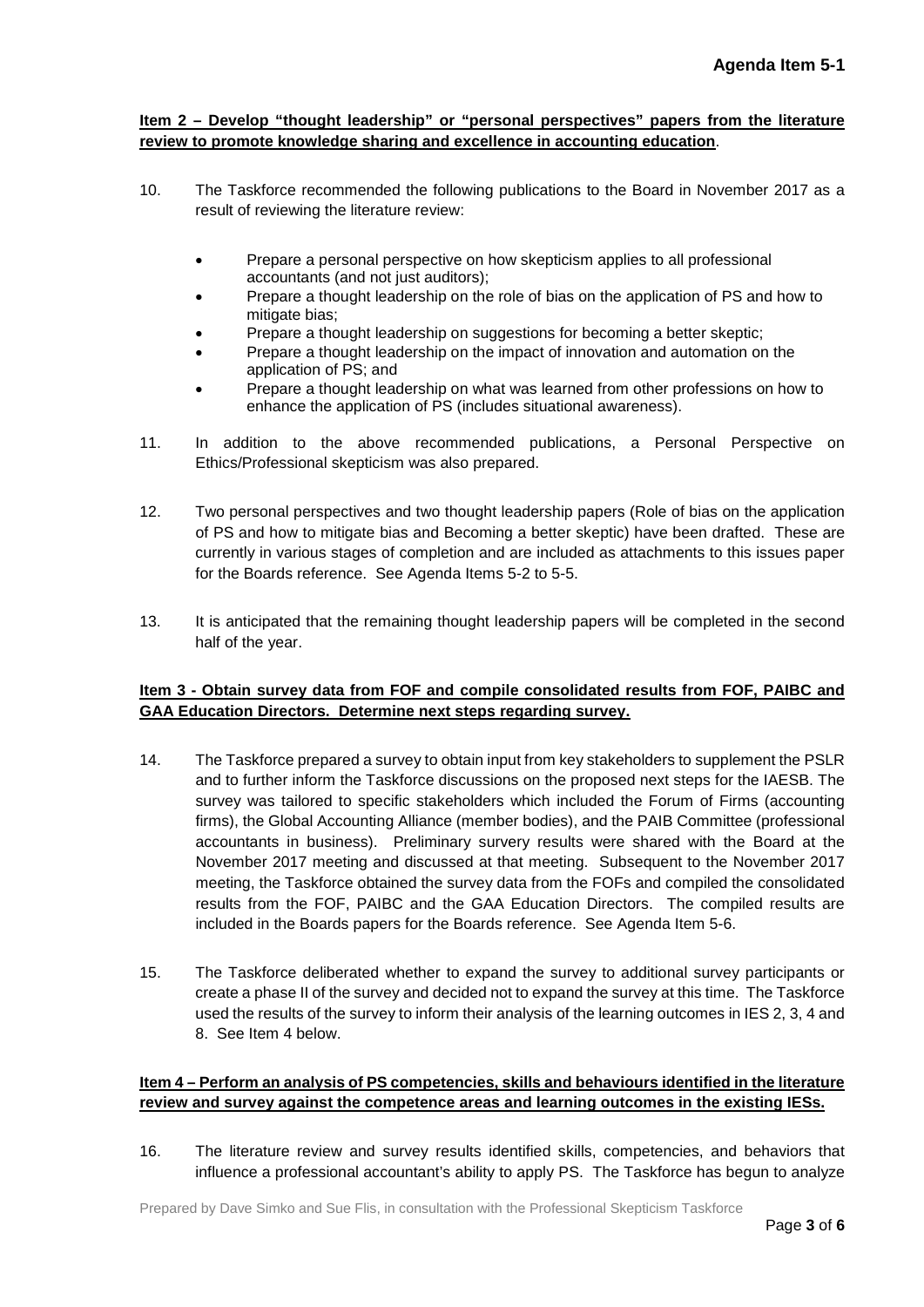the PS skills, competencies, and behaviours identified in the literature review and survey and has compared these to the competence areas and learning outcomes in IES 2, 3, 4, and 8. The Taskforce's initial reaction is that the skills and behaviors identified in the literature review and survey are consistent with the learning outcomes in IES 2, 3, 4 and 8 (with the exception of situational awareness). However, at this time, the analysis is not complete because of the following:

- The Taskforce has concluded that it should consider the IAASB's literature review from 2009 to 2014 on skills and behaviours for professional skepticism to determine if there are additional skills and behaviors that should be integrated into the IESs.
- The Taskforce has concluded that it should consider the role of the Bloom / Krathwohl (2002) Cognitive Process as part of the review of learning outcomes, in light of a broader set of potential enhancements to the learning outcomes based on some initial analysis provided by the CAG chair, Ray Johnson.
- The Taskforce would like to further consider whether there are opportunties to integrate the concepts underlying situational awareness into the IESs (either directly through the learning outcomes or through implementation materials).
- 17. As a reminder, in November 2016 the Taskforce sought the views of the Board and the CAG on the possible confusion caused by the joint reference in the competence areas/learning outcomes related to professional judgment and professional skepticism in the IESs. The Taskforce asked the Board whether we needed to clarify/seperate the competence areas/learning outcomes related to professional judgment and professional skepticism in the IESs. At that time the view was that the learning outcomes for professional judgement and professional skepticism are already separate and therefore it does not matter if they are combined into one competence area. Additionally, the CAG also indicated that it believes that IES 4 accurately describes the learning outcomes related to professional skepticism for professional accountants.
- 18. The Taskforce will continue to analyze the learning outcomes in IES 2, 3, 4, and 8 and consider whether any changes to the learning outcomes for skills and behaviors related to professional skepticism should be proposed, ethier in the short-term or as part of the post-effective date implementation review, and will update the Board at its next meeting.

# **DISCUSSION**

# **1. Examples of Good Practices on Approaches used to Develop Skepticism Skill Set for IPD**

## **Item 5 – Develop a plan to request examples of good practices from selected universities and academic networks on approaches used to develop skepticism skill set as part of IPD**

- 19. The Taskforce met to develop a plan to request examples of good practices from selected universities and academic networks on approaches used to develop the skills that support the application of professional skepticism as part of IPD.
- 20. The Taskforce discussed engaging researchers to survey universities or education providers on what they are doing or plan on doing to develop a questioning mindset and softskills to support the application of professional skepticism by the end of Initial Professional Development (IPD).

Prepared by Dave Simko and Sue Flis, in consultation with the Professional Skepticism Taskforce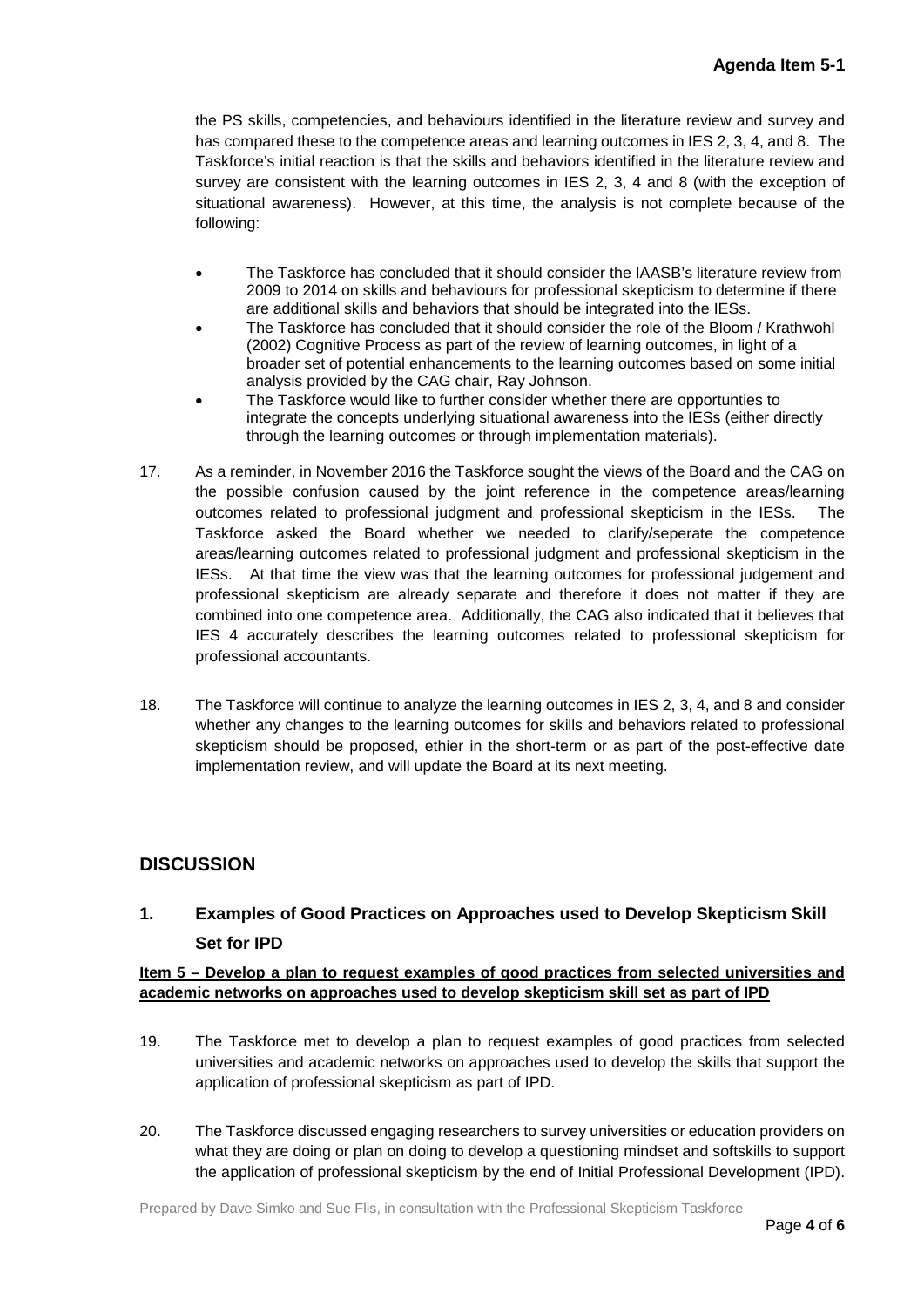Given the difficulty in reaching the right individuals and getting responses to a survey the Taskforce concluded that it did not make sense to engage researchers to survey universities or education providers.

- 21. Additionally, the Taskforce discussed looking outside the accounting profession regarding what other professions are doing to develop skills that support the application of professional skepticism. However, the Taskforce concluded that the IAESB was not the right group to do this task. The Taskforce concluded that this exercise is more appropriate for academics to pursue.
- 22. As a result the Taskforce plans to target key networks to obtain examples of good practices being used to develop a skepticism skill set as part of IPD. The Taskforces proposed plan for gathering good practices is outlined in Agenda Item 5-7.

## **Action Requested:**

**1. Does the Board agree with the proposed plan to obtain examples of good practices from key networks on approaches used to develop skepticism as part of IPD? If not, why?**

### **2. Activities of Other Standard Setting Boards**

- 23. The International Ethics Standards Board for Accountants (IESBA) plans to issue a consultation paper in May 2018 on how the Code of Ethics should address professional skepticism beyond audit and other assurance engagements. This effort was undertaken because certain stakeholders have expressed the view that the concept of professional skepticism should be relevant to all professional accountants – not just professional accountants who perform audit and other assurance engagements. The goal of this consultation paper is to inform the Ethics Board about whether there is a need for further enhancements or clarifications to the Code of Ethics related to professional skepticism.
- 24. Agenda item 5-8 is the IESBA consultation paper. The Consultation Paper is explores:
	- The behavioral characteristics inherent in professional skepticism;
	- Whether those behavioral characteristics should be applied by all professional accountants; and
	- Whether refinements to the Code and/or other actions outside of the Code should be undertaken to address behavioral characteristics associated with the application of appropriate professional skepticism.
- 25. The consultation paper identifies a number of ways in which the Code might be amended or supplemented to clarify the behavioral characteristics expected of all professional accountants. These include the following:
	- 1. *Use International Standards on Auditing (ISA) definition* Require all professional accountants to apply professional skepticism in the manner defined in the ISAs;

Prepared by Dave Simko and Sue Flis, in consultation with the Professional Skepticism Taskforce